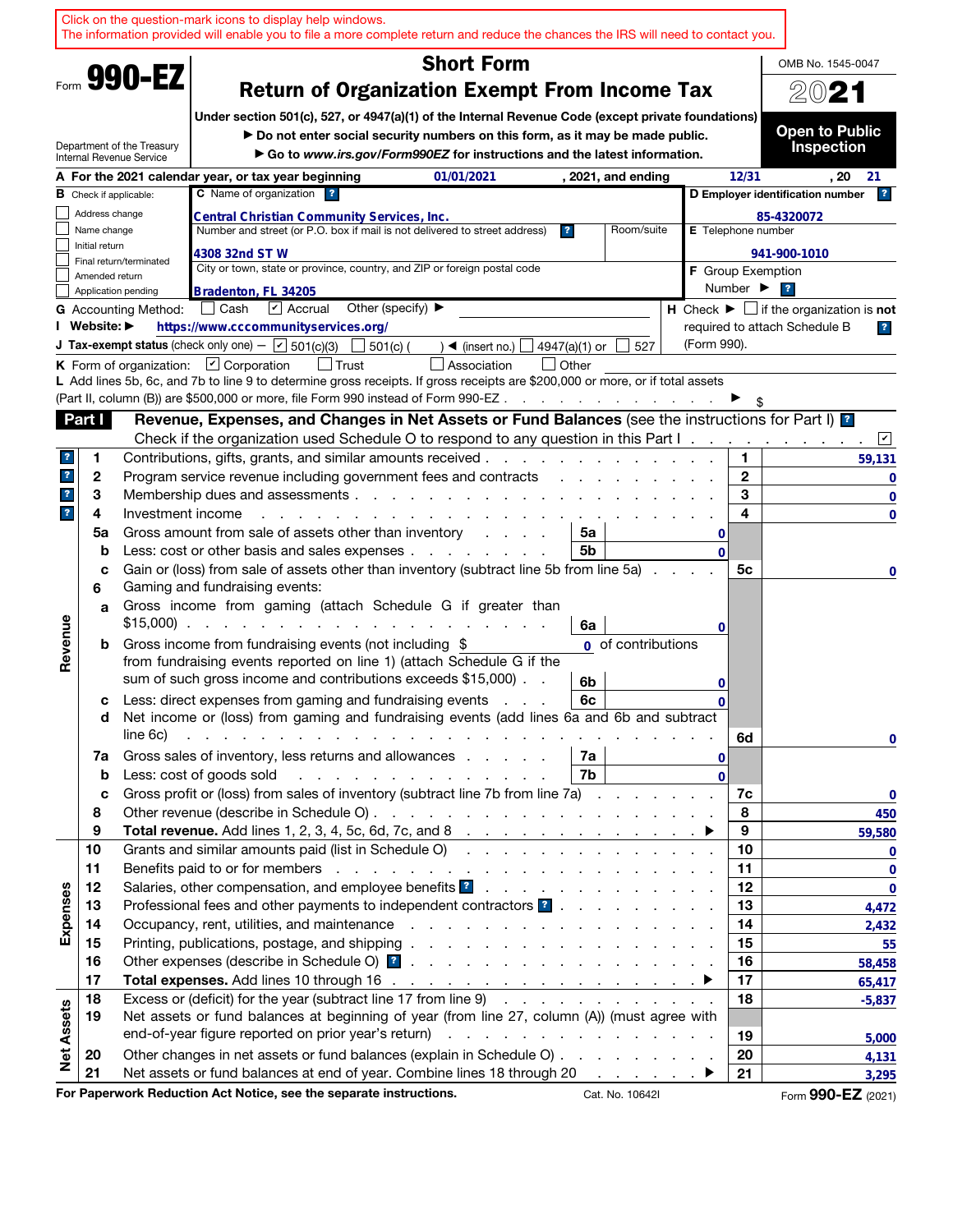|                                    | Form 990-EZ (2021)                                                                                                                                                                                                                                                                                |                                                      |                                                                                                               |                                                                                                                          |          | Page 2                      |
|------------------------------------|---------------------------------------------------------------------------------------------------------------------------------------------------------------------------------------------------------------------------------------------------------------------------------------------------|------------------------------------------------------|---------------------------------------------------------------------------------------------------------------|--------------------------------------------------------------------------------------------------------------------------|----------|-----------------------------|
|                                    | <b>Balance Sheets</b> (see the instructions for Part II)<br>Part II                                                                                                                                                                                                                               |                                                      |                                                                                                               |                                                                                                                          |          |                             |
|                                    | Check if the organization used Schedule O to respond to any question in this Part II.                                                                                                                                                                                                             |                                                      |                                                                                                               |                                                                                                                          |          |                             |
|                                    |                                                                                                                                                                                                                                                                                                   |                                                      |                                                                                                               | (A) Beginning of year                                                                                                    |          | (B) End of year             |
| 22                                 | Cash, savings, and investments                                                                                                                                                                                                                                                                    |                                                      |                                                                                                               | 5,000 22                                                                                                                 |          | 3,295                       |
| 23                                 | Land and buildings $\ldots$ $\ldots$ $\ldots$ $\ldots$                                                                                                                                                                                                                                            |                                                      |                                                                                                               |                                                                                                                          | 0 23     | 0                           |
| 24                                 | Other assets (describe in Schedule O)                                                                                                                                                                                                                                                             |                                                      |                                                                                                               |                                                                                                                          | 0 24     | $\mathbf 0$                 |
| 25                                 | Total assets                                                                                                                                                                                                                                                                                      |                                                      |                                                                                                               | 5,000 25                                                                                                                 |          | 3,295                       |
| 26                                 | Total liabilities (describe in Schedule O)                                                                                                                                                                                                                                                        |                                                      |                                                                                                               |                                                                                                                          | 0 26     | 4,131                       |
| 27                                 | Net assets or fund balances (line 27 of column (B) must agree with line 21)                                                                                                                                                                                                                       |                                                      |                                                                                                               | $5,000$ 27                                                                                                               |          | 3,295                       |
|                                    | <b>Part III</b><br>Statement of Program Service Accomplishments (see the instructions for Part III)                                                                                                                                                                                               |                                                      |                                                                                                               |                                                                                                                          |          |                             |
|                                    | Check if the organization used Schedule O to respond to any question in this Part III                                                                                                                                                                                                             |                                                      |                                                                                                               |                                                                                                                          |          | <b>Expenses</b>             |
|                                    | What is the organization's primary exempt purpose?                                                                                                                                                                                                                                                |                                                      | childcare outside the home for special needs children                                                         |                                                                                                                          |          | (Required for section       |
|                                    |                                                                                                                                                                                                                                                                                                   |                                                      |                                                                                                               |                                                                                                                          |          | $501(c)(3)$ and $501(c)(4)$ |
|                                    | Describe the organization's program service accomplishments for each of its three largest program services,<br>as measured by expenses. In a clear and concise manner, describe the services provided, the number of<br>persons benefited, and other relevant information for each program title. |                                                      |                                                                                                               |                                                                                                                          | others.) | organizations; optional for |
| 28                                 | JOYFUL FRIENDS SUMMER CAMP for children with developmental and/or intellectual disabilities                                                                                                                                                                                                       |                                                      |                                                                                                               |                                                                                                                          |          |                             |
|                                    | Designing and developing the program with a Board Certified Behavior Analyst                                                                                                                                                                                                                      |                                                      |                                                                                                               |                                                                                                                          |          |                             |
|                                    | Procuring classroom, sensory and fitness, equipment, curriculum and supplies                                                                                                                                                                                                                      |                                                      |                                                                                                               |                                                                                                                          |          |                             |
| $\overline{\mathbf{r}}$            | (Grants \$                                                                                                                                                                                                                                                                                        |                                                      | ) If this amount includes foreign grants, check here                                                          |                                                                                                                          | 28a      | 19.826                      |
| 29                                 | JOYFUL FRIENDS AFTER_SCHOOL for children with developmental and/or intellectual disabilties                                                                                                                                                                                                       |                                                      |                                                                                                               |                                                                                                                          |          |                             |
|                                    | Designing and developing the program with a Board Certified Behavior Analyst                                                                                                                                                                                                                      |                                                      |                                                                                                               |                                                                                                                          |          |                             |
|                                    | Procuring classroom, sensory and fitness, equipment, curriculum and supplies                                                                                                                                                                                                                      |                                                      |                                                                                                               |                                                                                                                          |          |                             |
|                                    | (Grants \$                                                                                                                                                                                                                                                                                        |                                                      | ) If this amount includes foreign grants, check here                                                          |                                                                                                                          | 29a      | 19.826                      |
| 30                                 | JOYFUL FRIENDS RESPITE SERVICES for children with developmental and/or intellectual disabilities and their                                                                                                                                                                                        |                                                      |                                                                                                               |                                                                                                                          |          |                             |
|                                    | siblings. Enabling parents, guardians, caregivers to get a greatly needed break from life's challenges                                                                                                                                                                                            |                                                      |                                                                                                               |                                                                                                                          |          |                             |
|                                    | 2nd Saturday of each month from 10 am to 3 pm, serving up to 9 children at each event                                                                                                                                                                                                             |                                                      |                                                                                                               |                                                                                                                          |          |                             |
|                                    | (Grants \$                                                                                                                                                                                                                                                                                        |                                                      | ) If this amount includes foreign grants, check here                                                          |                                                                                                                          | 30a      |                             |
|                                    | 31 Other program services (describe in Schedule O)                                                                                                                                                                                                                                                |                                                      |                                                                                                               |                                                                                                                          |          | 1,653                       |
|                                    |                                                                                                                                                                                                                                                                                                   |                                                      | and the contract of the contract of the contract of                                                           |                                                                                                                          |          |                             |
|                                    | (Grants \$                                                                                                                                                                                                                                                                                        |                                                      | ) If this amount includes foreign grants, check here                                                          |                                                                                                                          | 31a      |                             |
| 32                                 | Total program service expenses (add lines 28a through 31a)                                                                                                                                                                                                                                        |                                                      |                                                                                                               |                                                                                                                          | 32       | 41,305                      |
|                                    | List of Officers, Directors, Trustees, and Key Employees (list each one even if not compensated—see the instructions for Part IV)<br><b>Part IV</b>                                                                                                                                               |                                                      |                                                                                                               |                                                                                                                          |          |                             |
|                                    | Check if the organization used Schedule O to respond to any question in this Part IV                                                                                                                                                                                                              |                                                      |                                                                                                               |                                                                                                                          |          |                             |
|                                    |                                                                                                                                                                                                                                                                                                   |                                                      |                                                                                                               |                                                                                                                          |          |                             |
|                                    | $\mathbf{?}$<br>(a) Name and title                                                                                                                                                                                                                                                                | (b) Average<br>hours per week<br>devoted to position | (c) Reportable <sup>?</sup><br>compensation<br>(Forms W-2/1099-MISC/<br>1099-NEC)<br>(if not paid, enter -0-) | (d) Health benefits,<br>contributions to employee (e) Estimated amount of<br>benefit plans, and<br>deferred compensation |          | other compensation          |
|                                    | <b>Kenneth Gregson</b>                                                                                                                                                                                                                                                                            |                                                      |                                                                                                               |                                                                                                                          |          |                             |
|                                    | <b>President</b>                                                                                                                                                                                                                                                                                  | 20                                                   | 0                                                                                                             |                                                                                                                          | 0        |                             |
|                                    | <b>Pamela Fazio</b>                                                                                                                                                                                                                                                                               |                                                      |                                                                                                               |                                                                                                                          |          |                             |
|                                    | <b>Vice President</b>                                                                                                                                                                                                                                                                             | 1                                                    | 0                                                                                                             |                                                                                                                          | 0        |                             |
|                                    |                                                                                                                                                                                                                                                                                                   |                                                      |                                                                                                               |                                                                                                                          |          |                             |
|                                    | <b>Erwin Goodwin</b>                                                                                                                                                                                                                                                                              |                                                      |                                                                                                               |                                                                                                                          |          |                             |
|                                    | <b>Treasurer</b>                                                                                                                                                                                                                                                                                  | 1                                                    | 0                                                                                                             |                                                                                                                          | 0        |                             |
|                                    | <b>Bernadette Gregson</b>                                                                                                                                                                                                                                                                         |                                                      |                                                                                                               |                                                                                                                          |          |                             |
|                                    | <b>Secretary</b>                                                                                                                                                                                                                                                                                  | 1                                                    | 0                                                                                                             |                                                                                                                          | 0        |                             |
|                                    | <b>Michele Baker</b>                                                                                                                                                                                                                                                                              |                                                      |                                                                                                               |                                                                                                                          |          |                             |
|                                    |                                                                                                                                                                                                                                                                                                   | 1                                                    | 0                                                                                                             |                                                                                                                          | 0        |                             |
|                                    | <b>Terrie Frazier</b>                                                                                                                                                                                                                                                                             |                                                      |                                                                                                               |                                                                                                                          |          |                             |
|                                    |                                                                                                                                                                                                                                                                                                   | 1                                                    | 0                                                                                                             |                                                                                                                          | 0        |                             |
|                                    |                                                                                                                                                                                                                                                                                                   |                                                      |                                                                                                               |                                                                                                                          |          |                             |
|                                    |                                                                                                                                                                                                                                                                                                   |                                                      |                                                                                                               |                                                                                                                          |          |                             |
|                                    |                                                                                                                                                                                                                                                                                                   |                                                      |                                                                                                               |                                                                                                                          |          |                             |
|                                    |                                                                                                                                                                                                                                                                                                   |                                                      |                                                                                                               |                                                                                                                          |          |                             |
| <b>Director</b><br><b>Director</b> |                                                                                                                                                                                                                                                                                                   |                                                      |                                                                                                               |                                                                                                                          |          |                             |
|                                    |                                                                                                                                                                                                                                                                                                   |                                                      |                                                                                                               |                                                                                                                          |          |                             |
|                                    |                                                                                                                                                                                                                                                                                                   |                                                      |                                                                                                               |                                                                                                                          |          |                             |
|                                    |                                                                                                                                                                                                                                                                                                   |                                                      |                                                                                                               |                                                                                                                          |          |                             |
|                                    |                                                                                                                                                                                                                                                                                                   |                                                      |                                                                                                               |                                                                                                                          |          | 0<br>0<br>0<br>0<br>0<br>0  |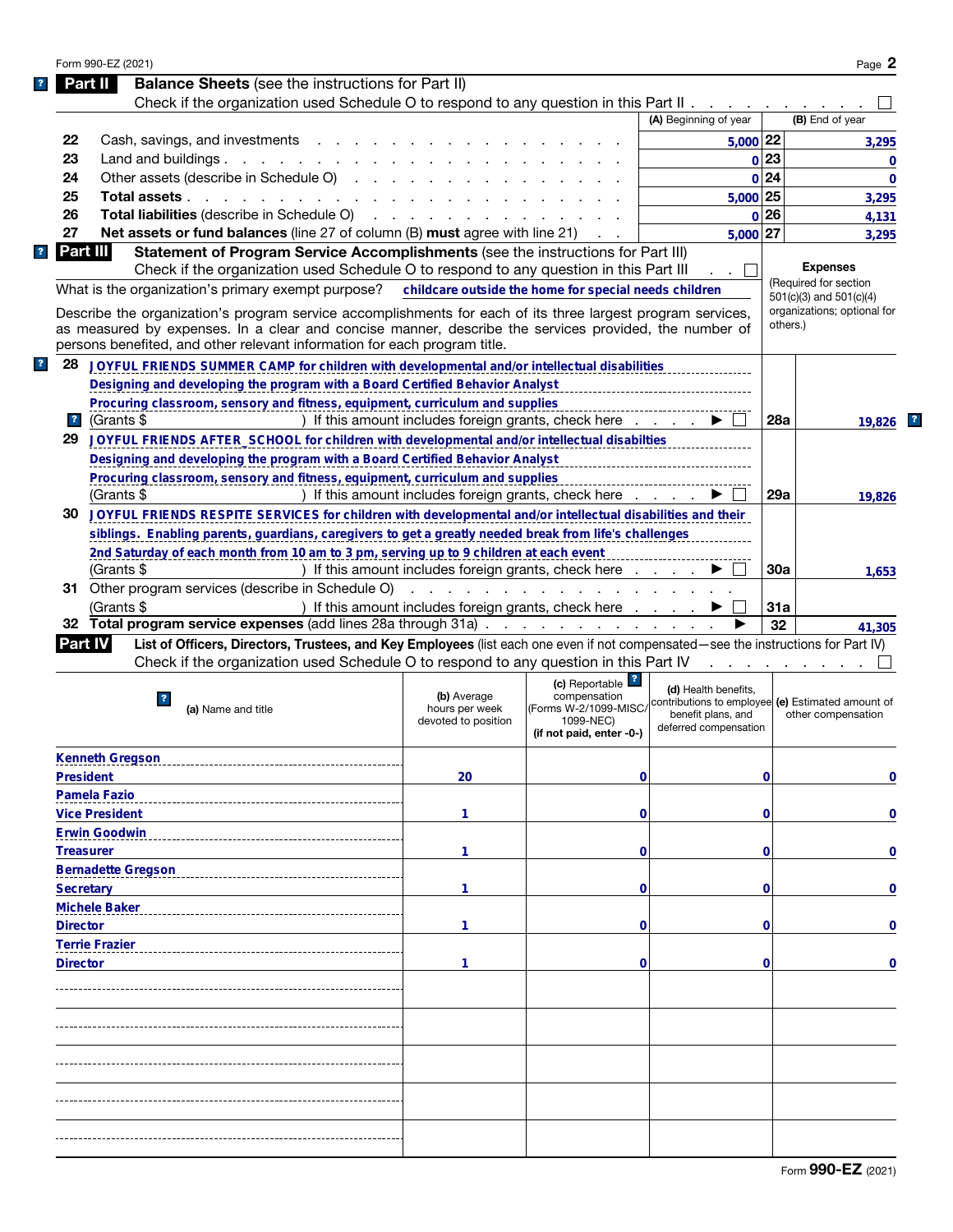|          | Form 990-EZ (2021)                                                                                                                                                                                                                                                                                                                               |                 |                     | Page 3  |                         |
|----------|--------------------------------------------------------------------------------------------------------------------------------------------------------------------------------------------------------------------------------------------------------------------------------------------------------------------------------------------------|-----------------|---------------------|---------|-------------------------|
| Part V   | Other Information (Note the Schedule A and personal benefit contract statement requirements in the<br>instructions for Part V.) Check if the organization used Schedule O to respond to any question in this Part V                                                                                                                              |                 |                     |         |                         |
|          |                                                                                                                                                                                                                                                                                                                                                  |                 | Yes                 | No      |                         |
| 33       | Did the organization engage in any significant activity not previously reported to the IRS? If "Yes," provide a<br>detailed description of each activity in Schedule O<br>and the state of the state of the                                                                                                                                      | 33              | V                   |         |                         |
| 34       | Were any significant changes made to the organizing or governing documents? If "Yes," attach a conformed<br>copy of the amended documents if they reflect a change to the organization's name. Otherwise, explain the<br>change on Schedule O. See instructions                                                                                  | 34              | V                   |         | $\overline{\mathbf{r}}$ |
| 35а      | Did the organization have unrelated business gross income of \$1,000 or more during the year from business<br>activities (such as those reported on lines 2, 6a, and 7a, among others)?                                                                                                                                                          | 35a             |                     | V       |                         |
| b<br>C   | If "Yes" to line 35a, has the organization filed a Form 990-T for the year? If "No," provide an explanation in Schedule O<br>Was the organization a section 501(c)(4), 501(c)(5), or 501(c)(6) organization subject to section 6033(e) notice,<br>reporting, and proxy tax requirements during the year? If "Yes," complete Schedule C, Part III | 35b<br>35c      |                     | V       |                         |
| 36       | Did the organization undergo a liquidation, dissolution, termination, or significant disposition of net assets<br>during the year? If "Yes," complete applicable parts of Schedule N                                                                                                                                                             | 36              |                     |         | $\overline{\mathbf{r}}$ |
| 37a      | Enter amount of political expenditures, direct or indirect, as described in the instructions $\blacktriangleright$   37a  <br>$\mathbf{0}$                                                                                                                                                                                                       |                 |                     |         |                         |
| b<br>38a | Did the organization file Form 1120-POL for this year? .<br>and the contract of the contract of the<br>Did the organization borrow from, or make any loans to, any officer, director, trustee, or key employee; or were                                                                                                                          | 37 <sub>b</sub> |                     | V       |                         |
|          | any such loans made in a prior year and still outstanding at the end of the tax year covered by this return?                                                                                                                                                                                                                                     | 38a             |                     | V       | $\overline{\mathbf{r}}$ |
| b<br>39  | 38b<br>If "Yes," complete Schedule L, Part II, and enter the total amount involved<br>Section 501(c)(7) organizations. Enter:                                                                                                                                                                                                                    |                 |                     |         |                         |
| a        | Initiation fees and capital contributions included on line 9<br>39a<br>0                                                                                                                                                                                                                                                                         |                 |                     |         |                         |
| b        | Gross receipts, included on line 9, for public use of club facilities<br>39 <sub>b</sub><br>and a state of the state of the<br>$\Omega$                                                                                                                                                                                                          |                 |                     |         |                         |
| 40a      | Section 501(c)(3) organizations. Enter amount of tax imposed on the organization during the year under:<br>section 4911 ▶<br>$\overline{0}$ : section 4912<br>$\overline{0}$ : section 4955<br>0                                                                                                                                                 |                 |                     |         |                         |
| b        | Section 501(c)(3), 501(c)(4), and 501(c)(29) organizations. Did the organization engage in any section 4958<br>excess benefit transaction during the year, or did it engage in an excess benefit transaction in a prior year<br>that has not been reported on any of its prior Forms 990 or 990-EZ? If "Yes," complete Schedule L, Part I        | 40 <sub>b</sub> |                     |         | $\overline{\mathbf{?}}$ |
| c        | Section 501(c)(3), 501(c)(4), and 501(c)(29) organizations. Enter amount of tax imposed<br>on organization managers or disqualified persons during the year under sections 4912,<br>4955, and 4958.<br>and a straight and a straight<br>0                                                                                                        |                 |                     |         |                         |
| d        | Section 501(c)(3), 501(c)(4), and 501(c)(29) organizations. Enter amount of tax on line<br>40c reimbursed by the organization<br>0                                                                                                                                                                                                               |                 |                     |         |                         |
| е        | All organizations. At any time during the tax year, was the organization a party to a prohibited tax shelter<br>transaction? If "Yes," complete Form 8886-T .<br>design and a state of the state of the                                                                                                                                          | 40e             |                     | V       |                         |
| 41       | List the states with which a copy of this return is filed $\blacktriangleright$ Florida                                                                                                                                                                                                                                                          |                 |                     |         |                         |
|          | 42a The organization's books are in care of ▶ Kenneth Gregson<br>Telephone no. $\blacktriangleright$                                                                                                                                                                                                                                             |                 | 954-806-1136        |         |                         |
| b        | Located at ▶ 8717 28th ST Cir E, Parrish FL<br>$ZIP + 4$                                                                                                                                                                                                                                                                                         |                 | 34219<br><b>Yes</b> | No.     |                         |
|          | a financial account in a foreign country (such as a bank account, securities account, or other financial account)?<br>If "Yes," enter the name of the foreign country ▶                                                                                                                                                                          | 42 <sub>b</sub> |                     | V       |                         |
|          | See the instructions for exceptions and filing requirements for FinCEN Form 114, Report of Foreign Bank and<br>Financial Accounts (FBAR).                                                                                                                                                                                                        |                 |                     |         |                         |
| c        | At any time during the calendar year, did the organization maintain an office outside the United States?<br>If "Yes," enter the name of the foreign country ▶                                                                                                                                                                                    | 42c             |                     | V       |                         |
| 43       | Section 4947(a)(1) nonexempt charitable trusts filing Form 990-EZ in lieu of Form 1041-Check here.<br>and enter the amount of tax-exempt interest received or accrued during the tax year $\ldots$<br>43                                                                                                                                         |                 |                     |         |                         |
| 44а      | Did the organization maintain any donor advised funds during the year? If "Yes," Form 990 must be<br>completed instead of Form 990-EZ<br>the contract of the contract of the contract of the contract of the contract of the contract of the contract of                                                                                         | 44a             | <b>Yes</b>          | No<br>V |                         |
| b        | Did the organization operate one or more hospital facilities during the year? If "Yes," Form 990 must be                                                                                                                                                                                                                                         |                 |                     |         |                         |
|          | completed instead of Form 990-EZ<br>a construction of the construction of the construction of the construction of the construction of the construction of the construction of the construction of the construction of the construction of the construction of the                                                                                | 44b             |                     | V       |                         |
| c<br>d   | Did the organization receive any payments for indoor tanning services during the year?<br>If "Yes" to line 44c, has the organization filed a Form 720 to report these payments? If "No," provide an<br>والمتعاون والمتعاون والمتعاون والمتعاون والمتعاون والمتعاون والمتعاون والمتعاون والمتعاون والمتعاون                                       | 44c             |                     | ✓       |                         |
|          | explanation in Schedule O                                                                                                                                                                                                                                                                                                                        | 44d<br>45а      |                     | V       |                         |
| 45а<br>b | Did the organization have a controlled entity within the meaning of section 512(b)(13)?<br>Did the organization receive any payment from or engage in any transaction with a controlled entity within the<br>meaning of section 512(b)(13)? If "Yes," Form 990 and Schedule R may need to be completed instead of                                |                 |                     |         |                         |
|          |                                                                                                                                                                                                                                                                                                                                                  | 45b             |                     | V       |                         |

|  |  |  | Form 990-EZ (2021) |
|--|--|--|--------------------|
|--|--|--|--------------------|